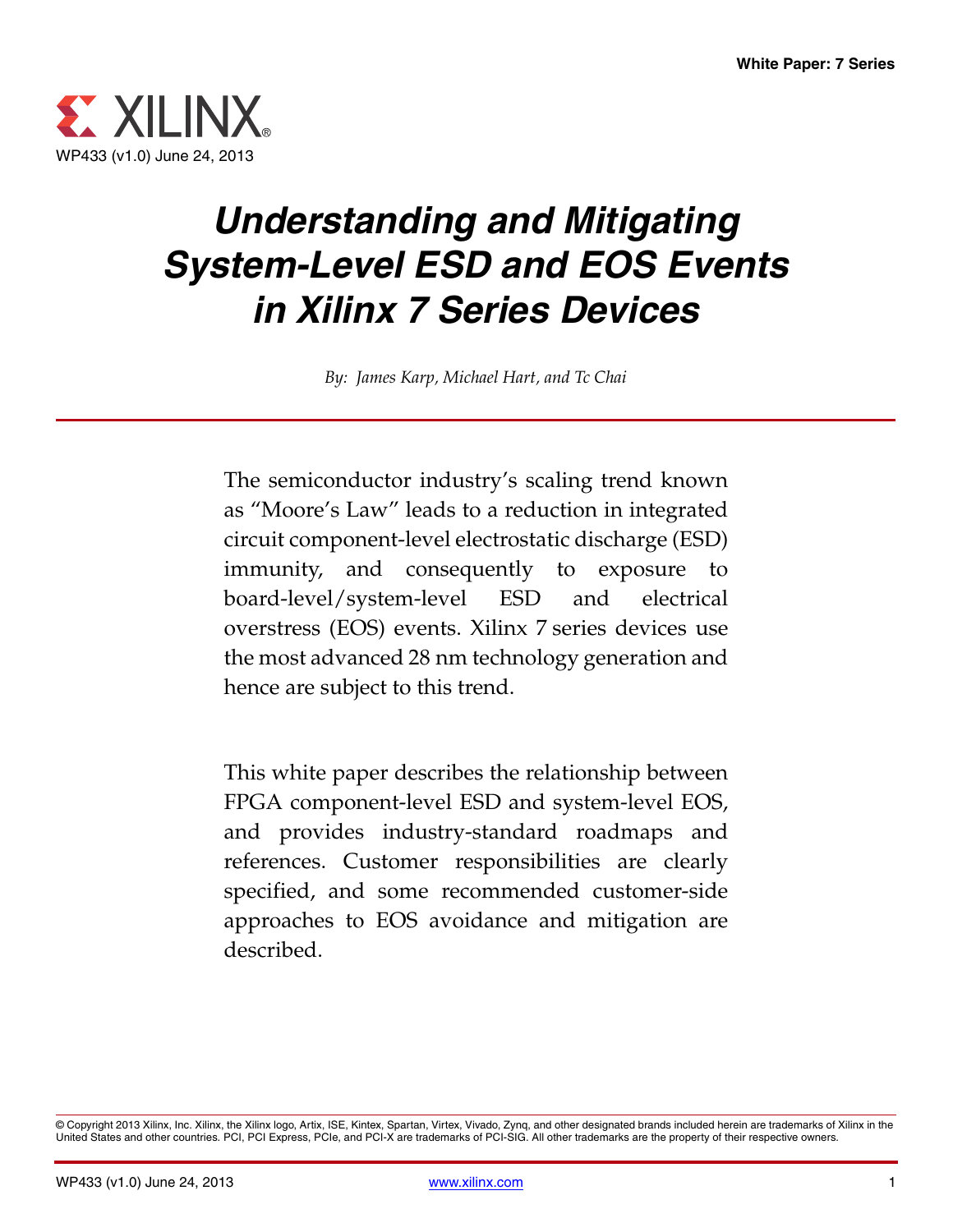# Introduction

The scaling trend of the semiconductor industry, "Moore's Law," leads to a reduction in integrated circuit component-level ESD immunity. In previous technology generations, a high level of integrated circuit (IC) component ESD immunity was often able to protect against low-level system ESD and EOS events. Only high system-level ESD and EOS events were able to damage a Xilinx device installed on a board. Such events were usually readily recognized and eliminated. For advanced technology nodes, 28 nm and beyond, the component-level ESD immunity is 50% less compared to previous generations.

Each package pin of a Xilinx device has on-chip ESD protection elements. Power and ground pins have the strongest ESD protection, while TX and RX SerDes pins are the most vulnerable. These state-of-the-art high-speed I/Os are designed with the smallest transistors available at the given technology node. Their ESD protection is carefully optimized with respect to I/O performance; as a result, they have *just enough margin* to pass a component-level ESD qualification for all package/silicon variants.

Per the ESD Association, which establishes ANSI-recognized standards for managing ESD in manufacturing and in the electronics industry: "While significant progress has been made over the past decades in the design, handling, and application of electromagnetic-compatible (EMC) and ESD-protected electronic devices, progress has been less than ideal in the minimization of EOS of such devices. The Industry Council has recognized this deficiency and has decided to write a white paper on EOS to help the industry understand the root causes of EOS and minimize it in electronic devices.["\[Ref 1\]](#page-6-0)

Along these same lines, this Xilinx white paper aims to educate and help Xilinx customers anticipate increasing system ESD and EOS event sensitivity, and to develop adequate procedures to minimize them.

#### EOS/ESD Definitions

**Electrostatic Discharge (ESD)** is a sudden transfer of charge between objects at different potentials. The charge is generated by triboelectrification or electrostatic induction. Device survival of an ESD event is defined at two different levels:

**Component-Level ESD Immunity** is the ability of an IC to survive ESD events related to IC package contact with any object. Events could be the result of human touch, placement in or removal from a storage tray, pick-up or drop-off by a robotic handler arm, placement in or removal from a tester socket, etc.

**System-Level ESD Immunity** is the ability of an IC *mounted on a board* to survive ESD events caused by contacts of the board with any object. Such events could come from a cable, human touch, physical placement of the board onto a metallic surface, etc. System ESD events often can be an order of magnitude higher than component-level events. By definition, then, the *minimum* system-level ESD immunity of a device is the same as its component-level ESD immunity.

**Electrical Overstress (EOS)** is defined as operation of a device outside its absolute maximum ratings (AMR).[\[Ref 2\]](#page-6-1) EOS can cause damage, malfunction, or accelerated aging leading to early failure of the device.

The scope of this white paper includes ESD and EOS as they relate to Xilinx devices of the current 28 nm generation. The information described herein is also relevant to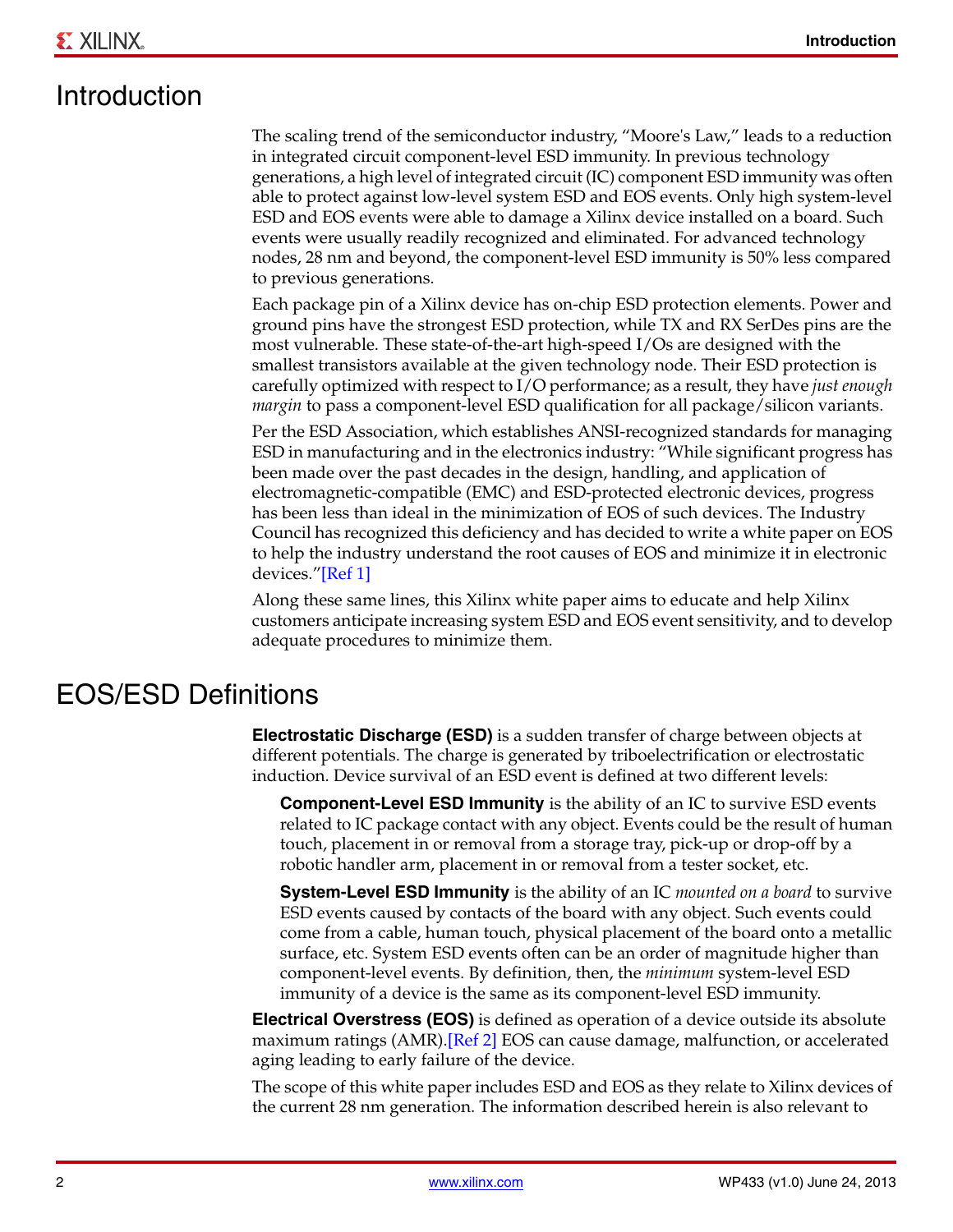advanced integrated circuits other than FPGAs and SoCs; component ESD and system-level EOS should be addressed for *all* parts of a system.

# EOS/ESD Ownership

*Xilinx is responsible* for the shipment of devices (both FPGAs and SoCs) that meet the Xilinx component-level ESD specification.

*Customers are responsible* for safely handling these devices in compliance with the Xilinx component-level ESD specification.

Once a Xilinx device is mounted on a system board, the customer must establish its own specification for system-level ESD and must implement the measures necessary to meet this specification.

Customer EOS board design and protection must be sufficient to prevent Xilinx devices from exceeding their published absolute maximum ratings.

### Component-Level ESD Roadmap

Component-level ESD is traditionally evaluated in accordance with the Human Body Model (HBM) [\[Ref 3\]](#page-6-2) and the Charged Device Model (CDM) [\[Ref 4\]](#page-6-3). The practical threat of an HBM event is significantly alleviated in FPGAs and SoCs because of their close pin spacing and because of the much-reduced incidence of human handling in a typical manufacturing flow. In contrast, CDM has become the primary real-world ESD event, describing electrostatic charging of the FPGA and its rapid discharge during automated handling, manufacturing, and assembly.

One of many examples is a device sliding down a shipping tube (charging) and hitting a metal surface (discharging). The discharge current is limited only by the parasitic impedance and capacitance of the device.

[Figure 1](#page-2-0) illustrates both HBM and CDM events.

<span id="page-2-0"></span>

*Figure 1:* **HBM and CDM ESD Events**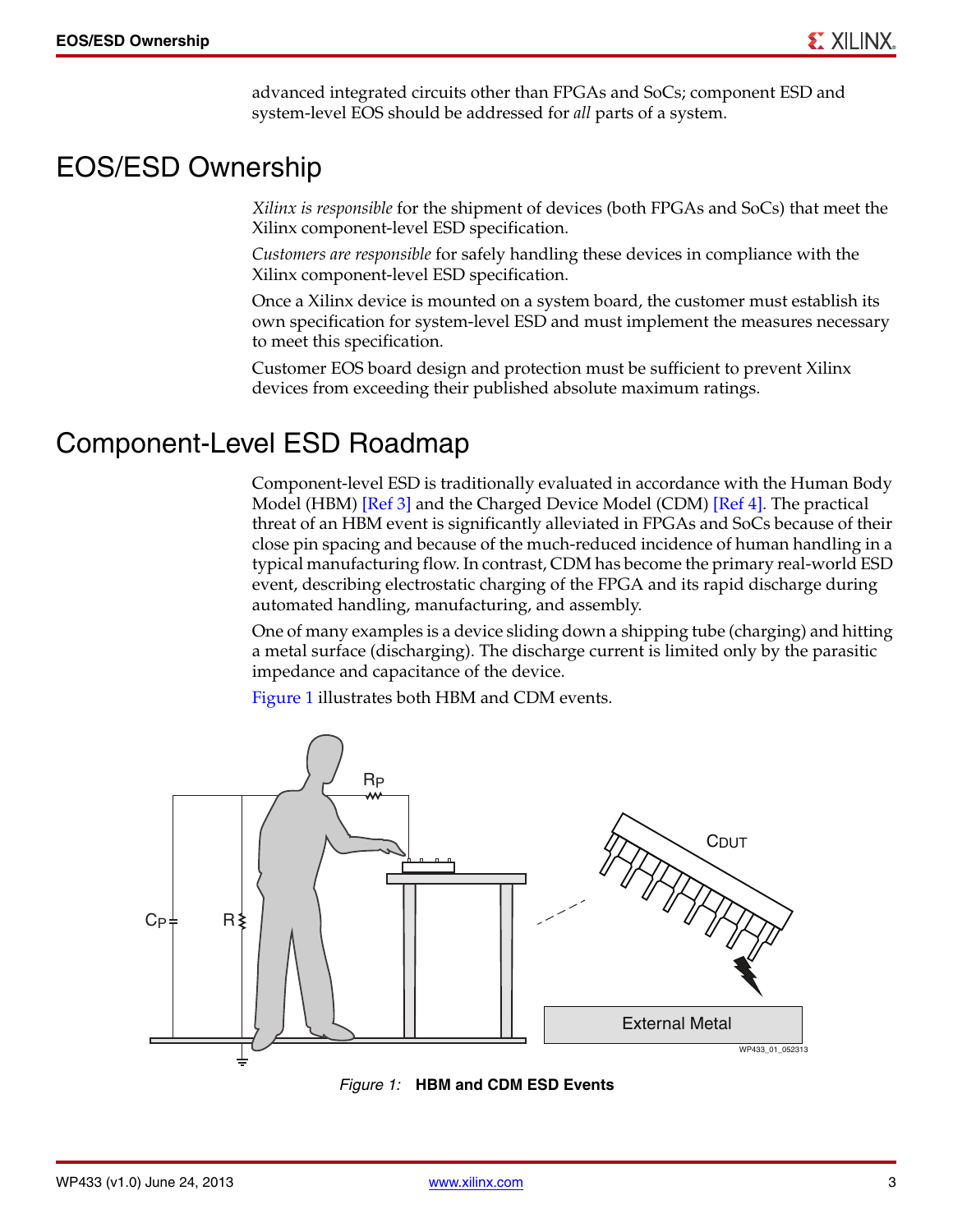The roadmap for ESD (associated with the ITRS Roadmap for Semiconductors) projects severe restrictions on achievable HBM and CDM ESD levels[.\[Ref 5\]](#page-6-4)[\[Ref 6\]](#page-6-5) Constraints from circuit design requirements (such as higher frequencies used by SerDes and RF devices) can eventually reduce practical ESD HBM design levels to the 500V range. Similarly, the CDM level might be reduced to the 100V range.

*Note:* Machine Model (MM) scaling is not included in this white paper because many in the industry now consider the MM requirement, with the exception of a very few limited applications, to no longer be valid; indeed, there is a strong industry drive to eliminate it from mainstream IC manufacturing ESD specifications.

For users, the trend of lowering component-level ESD immunity means that ESD control in the production flow is absolutely necessary, and that CDM ESD control at the factory must be critically improved.

[Figure 2](#page-3-0) shows a CDM roadmap that illustrates the evolution of CDM target voltage levels since approximately 1980 as IC process dimensions steadily decreased in accord with Moore's Law.

<span id="page-3-0"></span>

*Figure 2:* **CDM Roadmap**

# System-Level ESD

After the FPGA or SoC is mounted onto the board, its on-chip ESD elements are still present in the system, but their ESD protection capability is far below that of ESD events the device can be exposed to on the board. HBM and CDM models are still applicable at board level, yet they must be considered as an indication of "two point" discharge (similar to HBM) or "one point" discharge (similar to CDM). A few examples of the most damaging system-level ESD events are described in [Charged](#page-4-0)  [Board Event \(CBE\)](#page-4-0), [Cable Discharge Event \(CDE\),](#page-4-1) and [Ionizer-Related Discharge](#page-4-2)  [Event](#page-4-2) sections.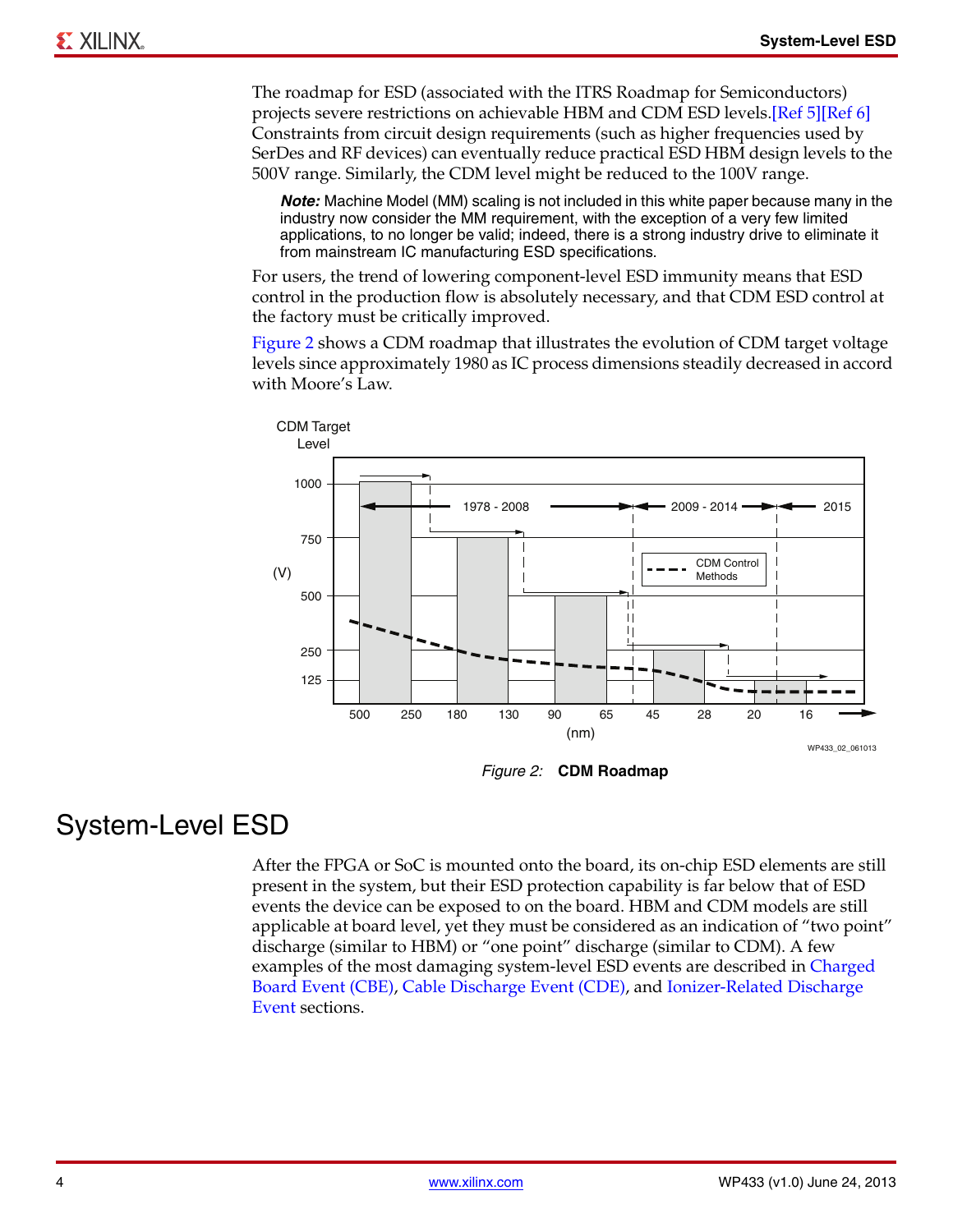#### <span id="page-4-0"></span>Charged Board Event (CBE)

CBE to a printed circuit board (PCB) is equivalent to CDM to the IC. CBE is the discharge of accumulated static charges from a PCB when it makes contact with a metal surface during board assembly or manufacturing. A PCB (as well as the ICs mounted on it) can become statically charged when the PCB is transported during the assembly process — for example, on a conveyor belt. Static discharge then happens when the PCB comes into contact with a metal surface, damaging the IC on the board.

#### <span id="page-4-1"></span>Cable Discharge Event (CDE)

Cables can be triboelectrically charged when removed from a bag or dragged across another material. A low-voltage ESD generated when the charged cable is plugged in can produce a CDE. The electrical signal produced by connecting charged cables to a system connector can cause data corruption and soft failures as well as damage to the external pins of ICs.

#### <span id="page-4-2"></span>Ionizer-Related Discharge Event

Ionizers are primarily used for the reduction of particles and of damaging static potentials in ESD-controlled work areas. One drawback, however, is that ionizers can actually induce charging, due to ion polarity imbalance with voltage-type instruments or to polarity imbalance referred to as space charging.

Some ESD events — for example, CBEs and CDEs, can be misdiagnosed as power-induced electrical overstress, which is described in the [Electrical Overstress](#page-4-3) section.

### <span id="page-4-3"></span>Electrical Overstress

An FPGA or SoC on a board can be exposed to electrical overstress (EOS).[\[Ref 2\]](#page-6-1) Typical characteristics of EOS events:

- Their duration is longer than an ESD event (i.e., 1 µs or longer)
- EOS signal levels are typically much lower than ESD events
- EOS signals can be of any type: AC, DC, EMI, transients, and so forth. Unlike ESD, EOS signals are often periodic and/or continuous.

EOS signals deliver significant amounts of energy to devices, and damage is often manifested as massive meltdown. A device in the PCB assembly process can also experience EOS during soldering or board test. A recently-formed EOS Group within ESDA Standards is working on a document that describes EOS[.\[Ref 1\]](#page-6-0)

EOS due to misapplication can destroy an FPGA or SoC by breaking down its internal elements and melting the on-chip metallization. Most of these issues are due to severe voltage over/under shoots caused by:

- Hot switching of relays (for example, connecting power to a pin through a relay when the power supply is on and programmed to the desired voltage)
- Improper power sequencing
- Improper force/sense connections
- Poor board design for high dI/dt events
- Poorly chosen bias levels for continuity testing (for example, milliamperes of current forced in test)
- Hot-plugged test cables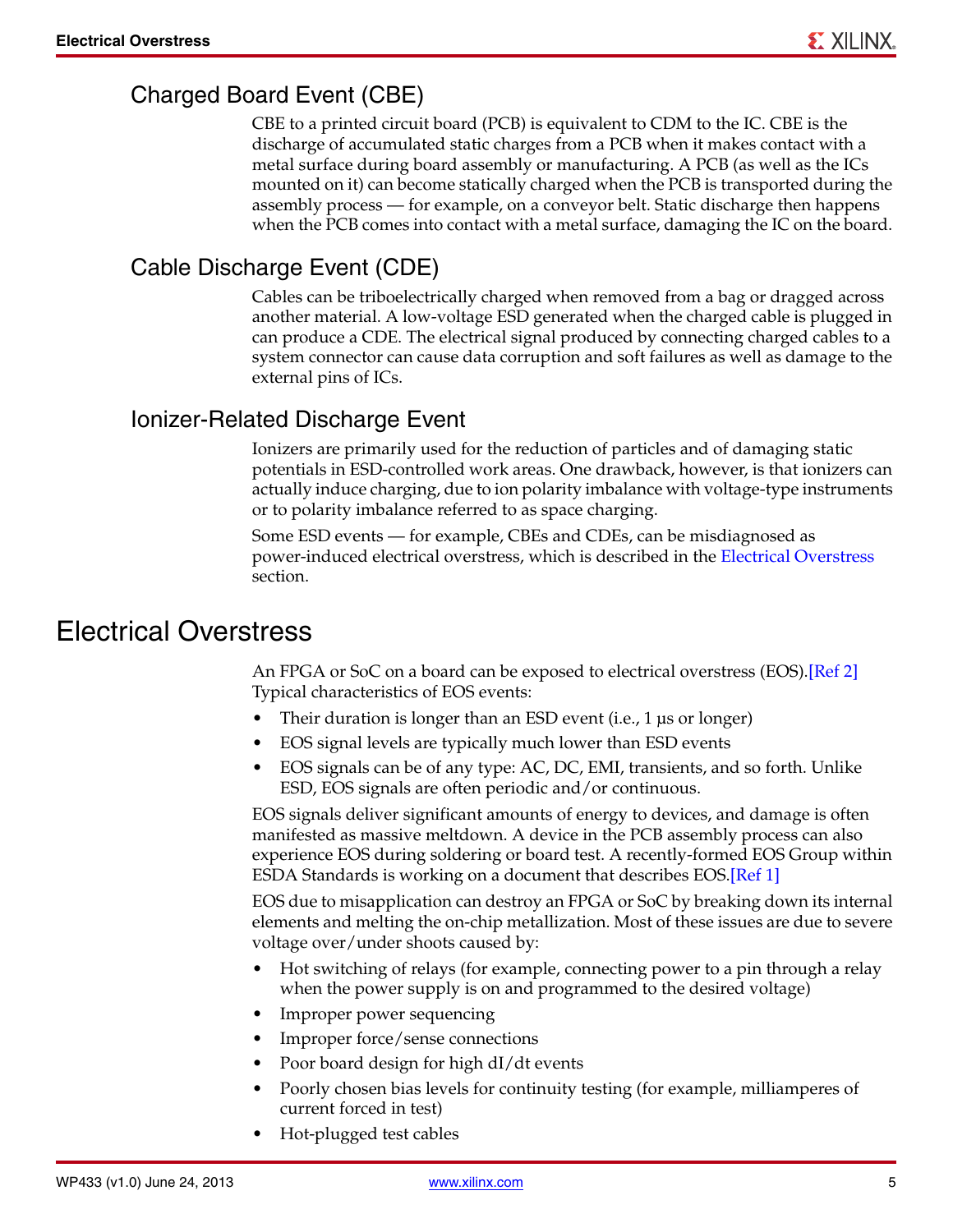EOS due to electromagnetic interference (EMI) on ground lines is often caused by low-voltage DC motors or other circuits that draw large currents on startup. To minimize the effect of EMI, a robust grounding concept, including filters, is essential. High-level negative EMI can trigger transient latch-up and destroy the devices.

# Mitigation: System-Level ESD and EOS

Practically all Xilinx customers have ESD programs implemented at the component level. However, component-level ESD mitigation does not always protect the FPGA or SoC after it has been mounted onto the system board. This white paper aims to facilitate awareness of system-level ESD and EOS events.

Despite the industry trend towards reduction in component-level ESD immunity for advanced technologies of the 28 nm generation and beyond (driven primarily by increasing performance specifications), Xilinx has not only preserved but actually increased the ESD immunity of power pins. Typically, the HBM level of power pins was and is 3 kV, and CDM is about 400-500V or higher. At the same time, I/O pins must be addressed; their ESD protection level is lower, with an HBM specification of 1 kV and a CDM of 200V or less.

See [Figure 3](#page-5-0) for a component and system ESD/EOS fishbone diagram that shows examples of conditions or events that can cause electrical failures.

<span id="page-5-0"></span>

Source: Kaschani and Gaertner, 2011 EOS/ESD Symposium and ESDA EOS TR<br>WP433\_03\_060313

#### *Figure 3:* **Component and System ESD/EOS Fishbone Diagram**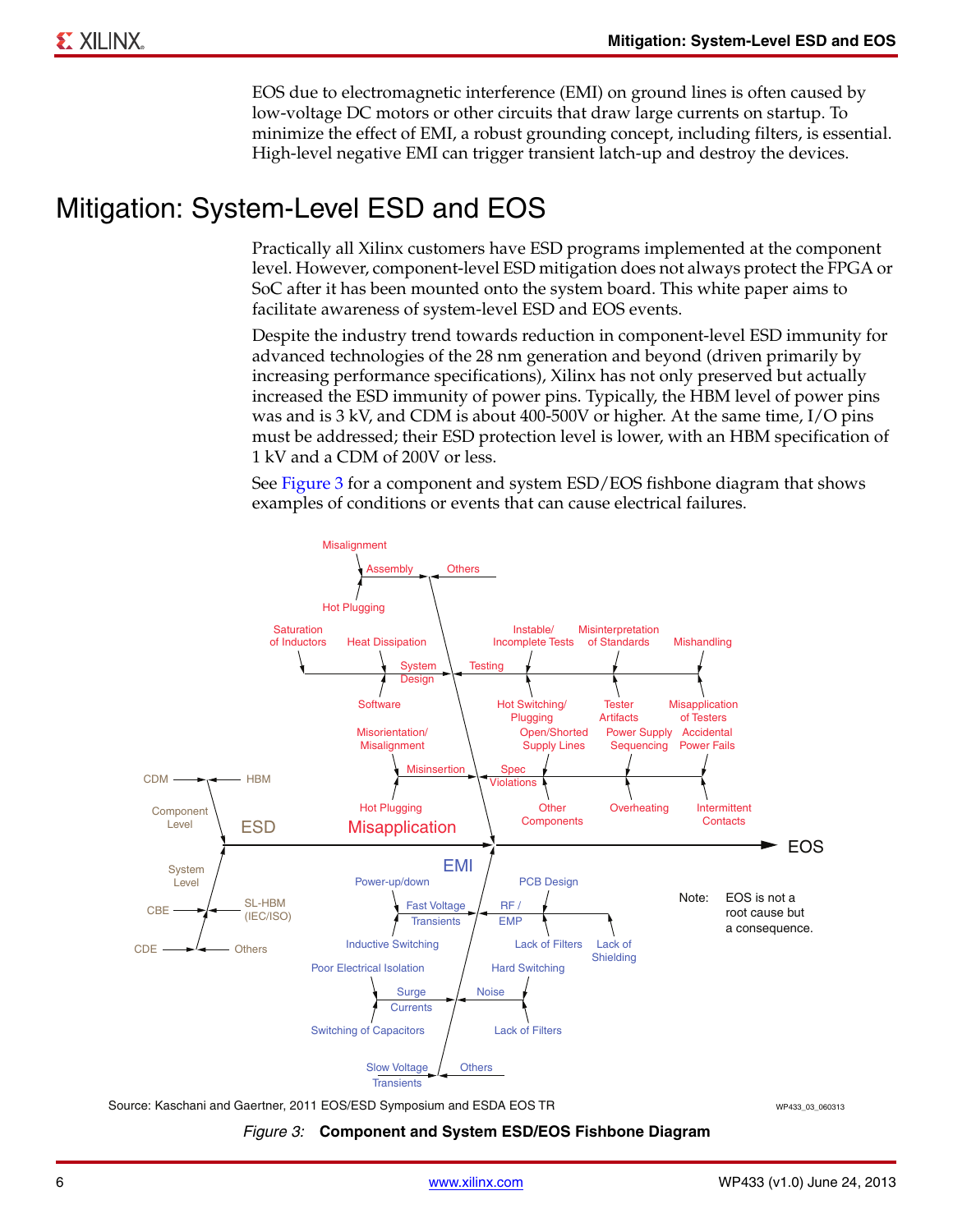# Summary

EOS and system-level ESD events are major causes of electrical failures, both in the factory and in the field. The industry trend is towards reduction of ESD/EOS immunity for 28 nm generations and beyond. ESD/EOS damage cannot be undone; thus, the only cure is prevention. The first step in this endeavor is awareness of ESD/EOS events; the second step is mitigation. The Xilinx support team offers advice and consultation to customers on best practices and preventive measures.

# Additional Resource

To see a summary of the reliability test data and results for Xilinx devices, see [UG116,](http://www.xilinx.com/support/documentation/user_guides/ug116.pdf) *Device Reliability Report*. This report is updated four times per year.

# **References**

- <span id="page-6-0"></span>1. *Threshold*, newsletter of the Electrostatic Discharge Association (ESDA), Vol.29 No.2 (March/April 2013), downloaded from [http://esda.org/threshold\\_archives.cfm](http://esda.org/threshold_archives.cfm)
- <span id="page-6-1"></span>2. Absolute Maximum Ratings (AMR) for 7 Series FPGAs. See Table 1, *Absolute Maximum Ratings* in the data sheet for each of the 7 Series FPGA devices: Artix®-7: Data sheet [DS181,](http://www.xilinx.com/support/documentation/data_sheets/ds181_Artix_7_Data_Sheet.pdf) *DC and AC Switching Characteristics.* Kintex®-7: Data sheet [DS182,](http://www.xilinx.com/support/documentation/data_sheets/ds182_Kintex_7_Data_Sheet.pdf) *DC and AC Switching Characteristics.* Virtex®-7: Data sheet [DS183](http://www.xilinx.com/support/documentation/data_sheets/ds183_Virtex_7_Data_Sheet.pdf), *DC and AC Switching Characteristics.*
- <span id="page-6-2"></span>3. XC Devices: Human Body Model (HBM): **ANSI/ESDA/JEDEC JS-001** XA Devices: Human Body Model (HBM): **AEC-Q100-002**
- <span id="page-6-3"></span>4. XC Devices: Charged Device Model (CDM): **JESD22-C101** XA Devices: Charged Device Model (CDM): **AEC-Q100-011**
- <span id="page-6-4"></span>5. *Recommended ESD Target Levels for HBM/MM Qualification:* see JEDEC, JEP155. Download (with registration) at [http://www.jedec.org/standards-documents/docs/jep-155.](http://www.jedec.org/standards-documents/docs/jep-155)
- <span id="page-6-5"></span>6. *CDM ESD Specifications and Requirements*: see Industry Council on ESD Target Levels, <http://www.esdindustrycouncil.org/ic/en/>